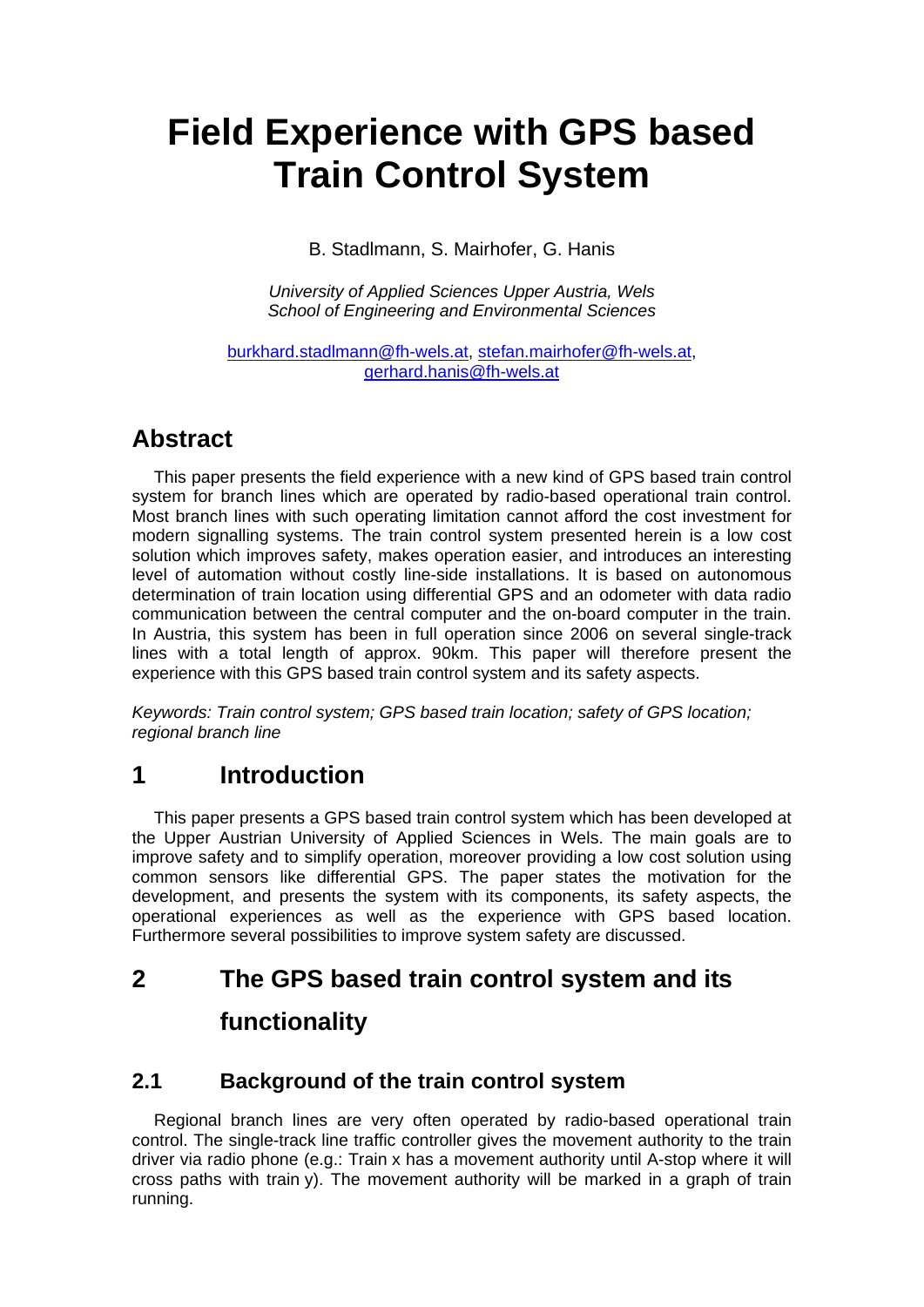Using this kind of operating principle the standard of safety is poor. An error on the part of one single person could result in a severe accident. Numerous accidents in the past have shown this risk. In Austria four accidents happened between 2002 and 2006.

It is obvious that safety must be improved, but many regional branch lines can not afford the investment costs for electronic switching and standard signalling systems.

#### **2.2 Basic idea of the train control system**

The basic idea of the train control system (TCS) is to leave the operational principle as it is, but the entire operation gets computer aided support by adding a radio data system for communication between trains and central train controller.

An overview of the presented TCS is given in Figure 1. The system consists of a central computer and an on-board-computer in each train.



Figure 1 Schematic overview of the TCS.

- (a) The on-board-computer is responsible for determining the train location, based on GPS position data and odometer. The odometer is used for measuring the trains speed and relative position during normal operation while the GPS data provides a point of reference and acts as a supervision and backup system. The result is matched with a digital line atlas to retrieve a position using line-based coordinates, hence an accuracy of the train position better than +/- 10 meters is achieved.
- (b) The on-board-computer receives the movement authorities from the central train controller and displays them to the train driver (cab signaling). It also supervises their correct execution by the train driver. Furthermore it monitors the movement of the train and will automatically activate the emergency brake if the train driver tries to pass beyond the limitations of the given movement authority.
- (c) The communication between the central device and the trains relies on a linespecific data radio system, thus no further line-side equipment has to be installed.
- (d) The central computer is located where the train controller is situated and consists of two main parts. The first part is the safety relevant kernel, implemented as an ADA-application and manages the movement authorities and the collision avoidance algorithm. Furthermore it maintains the communication to the trains via the data radio system and transmits the received RTCM correction data from a stationary GPS-receiver to the trains. The second part is the GUI which presents a real-time view of the full operation on the line. It gives the train controller a schematic view of the line on the one hand and on the other hand a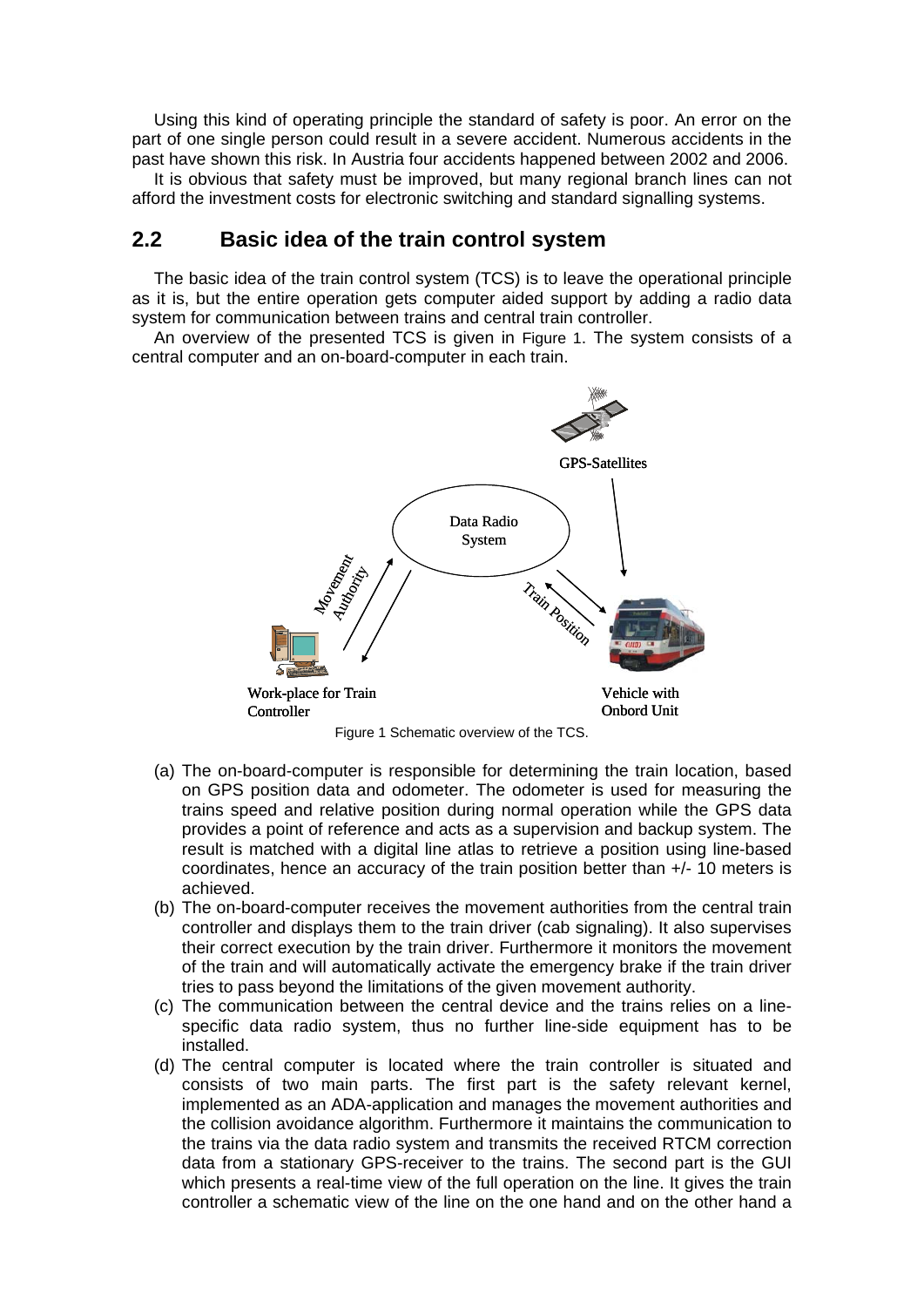scaled electronic time table that includes both the planned and the actual train movements.

More details of the system can be found in [1].

# **3 Safety and reliability of the system and its GPS based location**

The design of the system has been focused on low investment cost but safe operation. Low cost has been achieved by using standard industrial computer hardware within the trains and by omitting any line-side installations like signals. Safety of the train control system is based on a combination of technical safety and human supervision.

### **3.1 Technical safety**

Technical safety of the on-board-unit and the central computer is achieved by the means of:

- (a) Software redundancies and numerous plausibility checks, but in general without explicit hardware redundancy. The software development process has been structured in compliance with most of the requirements of the EN 50128 for SIL1 and SIL2. All safety relevant software components have been designed using UML and have been implemented in ADA. Due to the usage of a well-structured software specification and development process according to the V-modell, safe software function has been achieved.
- (b) The movement authority is only valid if it has been acknowledged by the train driver and the on-board-computer.
- (c) The determination of the train's location is based on a redundancy of location sensors and in addition to plausibility checks within the location algorithm.
- (d) Plausibility checks are performed on the transferred differential RTCM corrections
- (e) The on-board-computer automatically activates the emergency brake if the train driver tries to pass beyond the limitation of the given movement authority.
- (f) Implementation of a highly independent collision-avoidance algorithm which automatically sends an emergency brake command to trains in danger of colliding. This occurs when the distance between two trains is smaller than the double braking distance and there is no station between them.

#### **3.2 Human supervision**

- (a) All safety relevant actions need an explicit input by the train driver and/or by the central train controller.
- (b) Checking the train location if the automatic algorithm determines an unreliable train location e.g. due to GPS-errors or long-term poor visibility of the satellites.

### **3.3 Safety and Security of data transmission**

Given that the radio-transmission between the central computer and the board-side components is error prone to random errors and potential malicious attacks, a safety layer is installed to comply with the requirements of the EN-50159 [4]. The main features to ensure the safety are:

(a) Using message authentication codes to encrypt the transmitted telegrams to ensure their integrity and authenticity.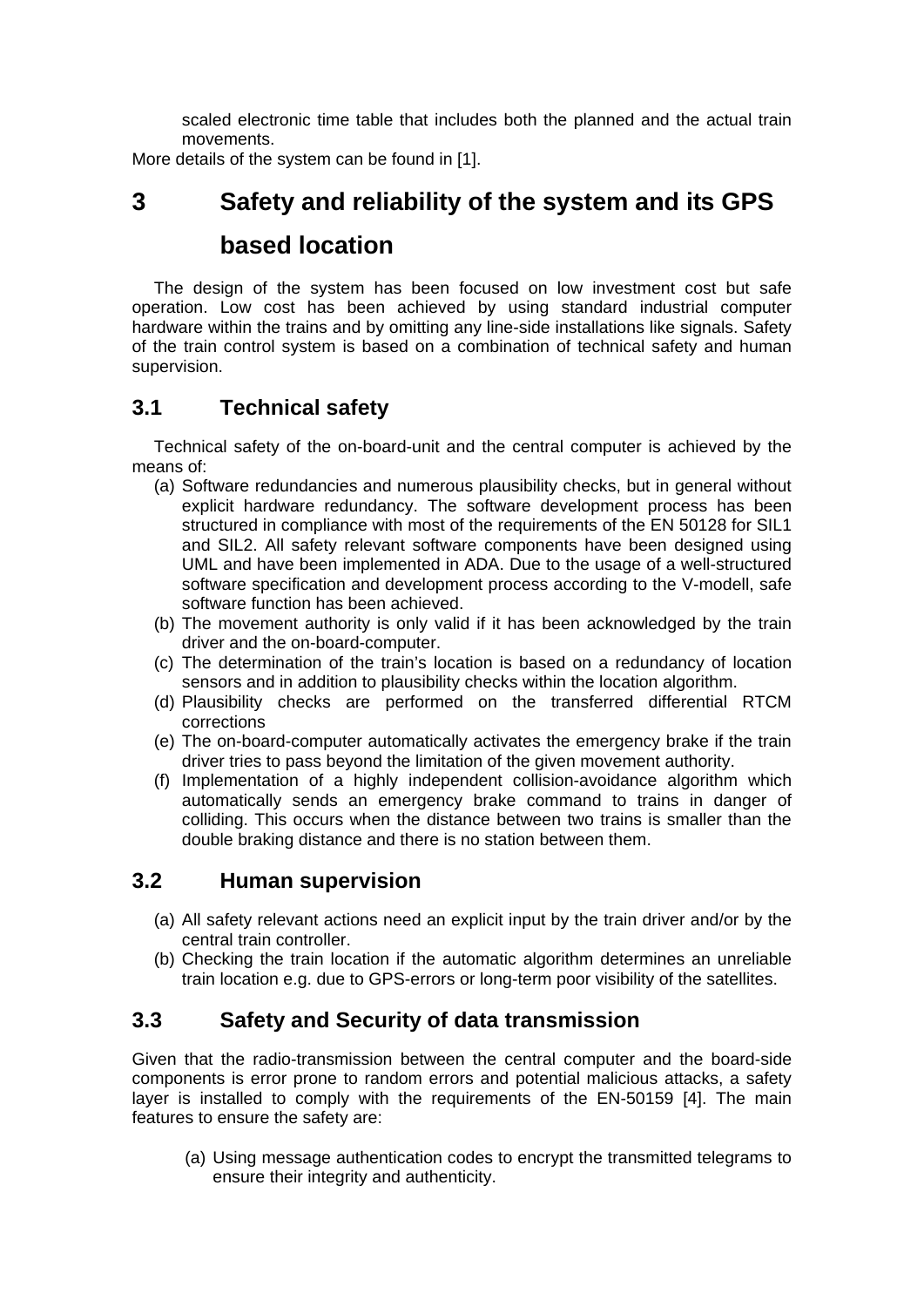- (b) The telegram encryption algorithm is comparable to the EuroRadio ETCS counterpart with a simplified key management structure due to the reduced system architecture complexity.
- (c) Since the transmission hardware is untrusted, the safety layer ensures that unauthorized telegrams are detected.
- (d) Besides ensuring the authenticity, the integrity is ensured due to timestamps and acknowledgements for critical telegrams.

These safety principles have recently been improved to fully comply with the EN-50159.

# **4 Experience with the TCS and its GPS based location**

#### **4.1 Safety of the calculation of the train location**

Technical safety of train location is a very important part of the safety of the train control system. But system safety does not only depend on this technical safety. Safety of train location is assured by a combination of technical safety and human supervision (see chapter 3.2). The sequence of the alarm is:

- (a) Calculation of a reliable train location including plausibility checks of the raw data and comparison between GPS receiver and odometer
- (b) If unreliability is detected an automatic alarm to the engine driver and to the train controller will be generated
- (c) Human supervision assures safety wrong train location must be corrected and / or ignored.

#### **4.2 Field experience with GPS location**

Since 2006 the on-board units on the equipped trains have calculated nearly 700 million single train positions. According to the reported errors there were a very small amount of wrong train locations. Depending on the classification of the errors the rate of erroneous position is around  $10<sup>-5</sup>$ . The reasons for these errors are

- (a) Shadowing by trees and buildings
- (b) Missing RTCM correction data due to problems of the data radio channel
- (c) Unclear reasons (e.g. no plausible position output of the receiver)

There was only one major location error at the beginning: The reason for this error was faulty RTCM data caused by a firmware bug of the reference station in combination with a strange behavior of the GPS receiver of the on-board unit. This error caused no safety relevant disturbance due to the alarm messages but it had bad operational consequences like train delays and angry passengers. It was fixed by a firmware update and an additional software for plausibility check of the RTCM data as mentioned in chapter 5.2.

The following figures show the static measurements (2 days) of the used GPS receivers. The left figure depicts the on-board GPS receiver with a 5m radius and the right figure depicts the reference station for the RTCM data with a 2 m radius.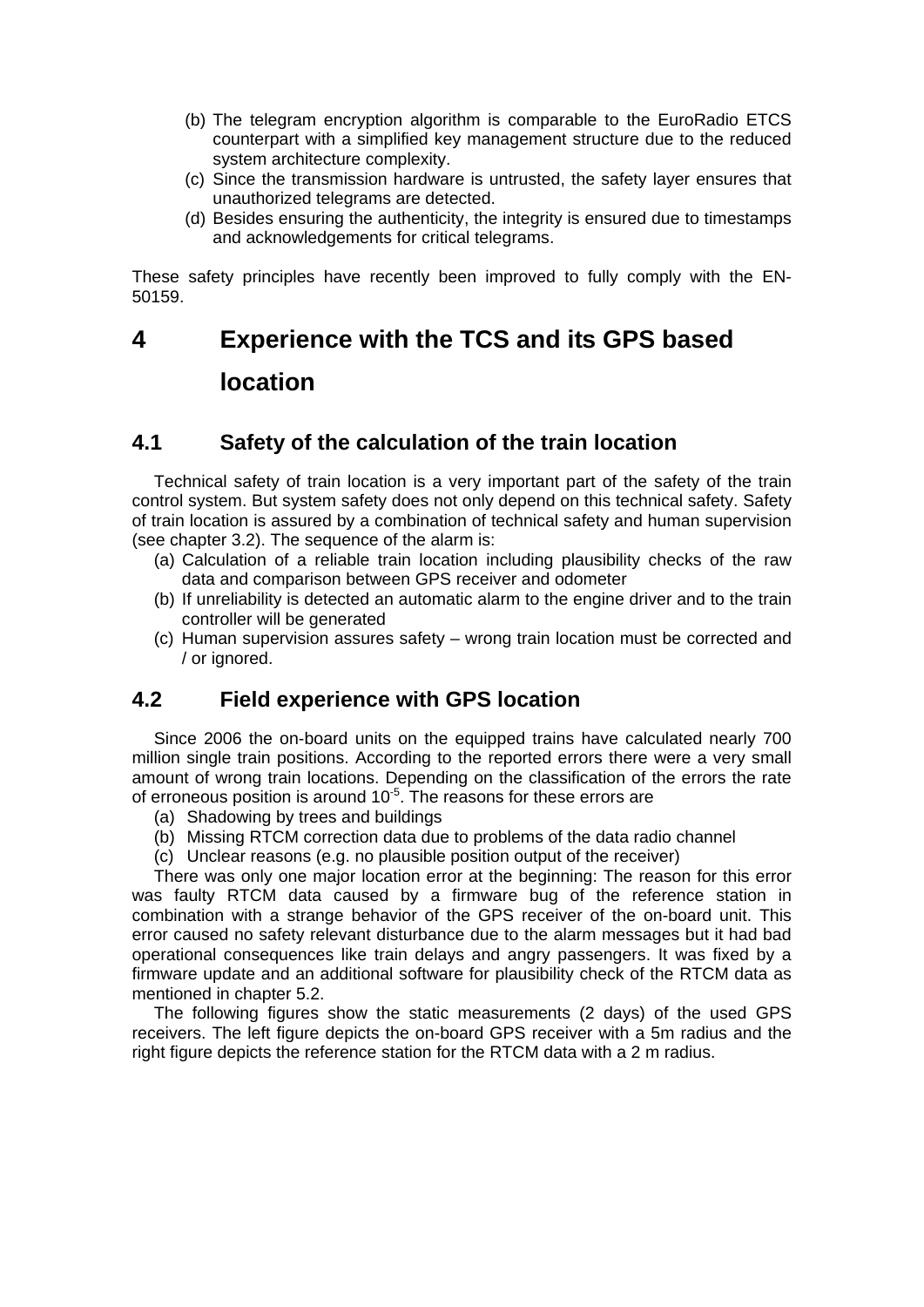

Figure 2 Comparision of static on-board receiver (left) and reference station GPS measurements (right).

### **4.3 Safety Integrity Level (SIL)**

As defined in [2] and [3] the European standards have different safety integrity levels (SIL). Theoretical considerations in combination with the presented practical experiences show that this type of train location may not assure a technical safety necessary for a higher SIL level. At the present time a residual risk of higher than 10<sup>-5</sup>/h is calculated based on operational experiences, which is near SIL 1.

The remaining risk for SIL 2 is less than  $10^{-6}$ . This figure leads to the requirement of additional sensors to improve the algorithm of train location which are covered in the following chapters.

#### **4.4 Operational experience**

The TCS has received a final approval by the Austrian Federal Ministry of Transportation based on a long period of testing and two expert reviews, one of these dealing with the technical safety and the other one with the operational reliability. The final approval is based on the combination of the technical system and the operational sequences.

Since 2006 the TCS has been in full operation on several single-track lines in Austria with a total length of approximately 90 km. Under the responsibility of this TCS 1.1 million train km per year are executed. The technical availability of the system is appr. 99.9 %.

## **5 Possible improvements on navigation quality**

### **5.1 Track detection with GNSS and low-cost sensors**

As already mentioned the presented TCS strongly depends on safe and reliable train location mechanisms in combination with low overall costs for installations and trackside infrastructures. The use of differential GPS and wheel sensors on the trains for safe location purposes has the potential to avoid the installation of expensive lineside signaling equipment on regional branch lines. The steady increasing accuracy and integrity of modern differential GPS (and GNSS) receivers are the main drivers for many high-precision applications on railways. A major drawback of GPS-only based location principles is the lack of parallel track detection. Since many regional branch lines are single track lines with predefined crossing possibilities (often with spring switches), the track selective location is inherently provided. Nonetheless, for safety reasons in terms of track clearance detection and to enable a track selective navigation in complex shunting situations, it is necessary to distinguish between parallel tracks (which are approximately 4-5 meters apart).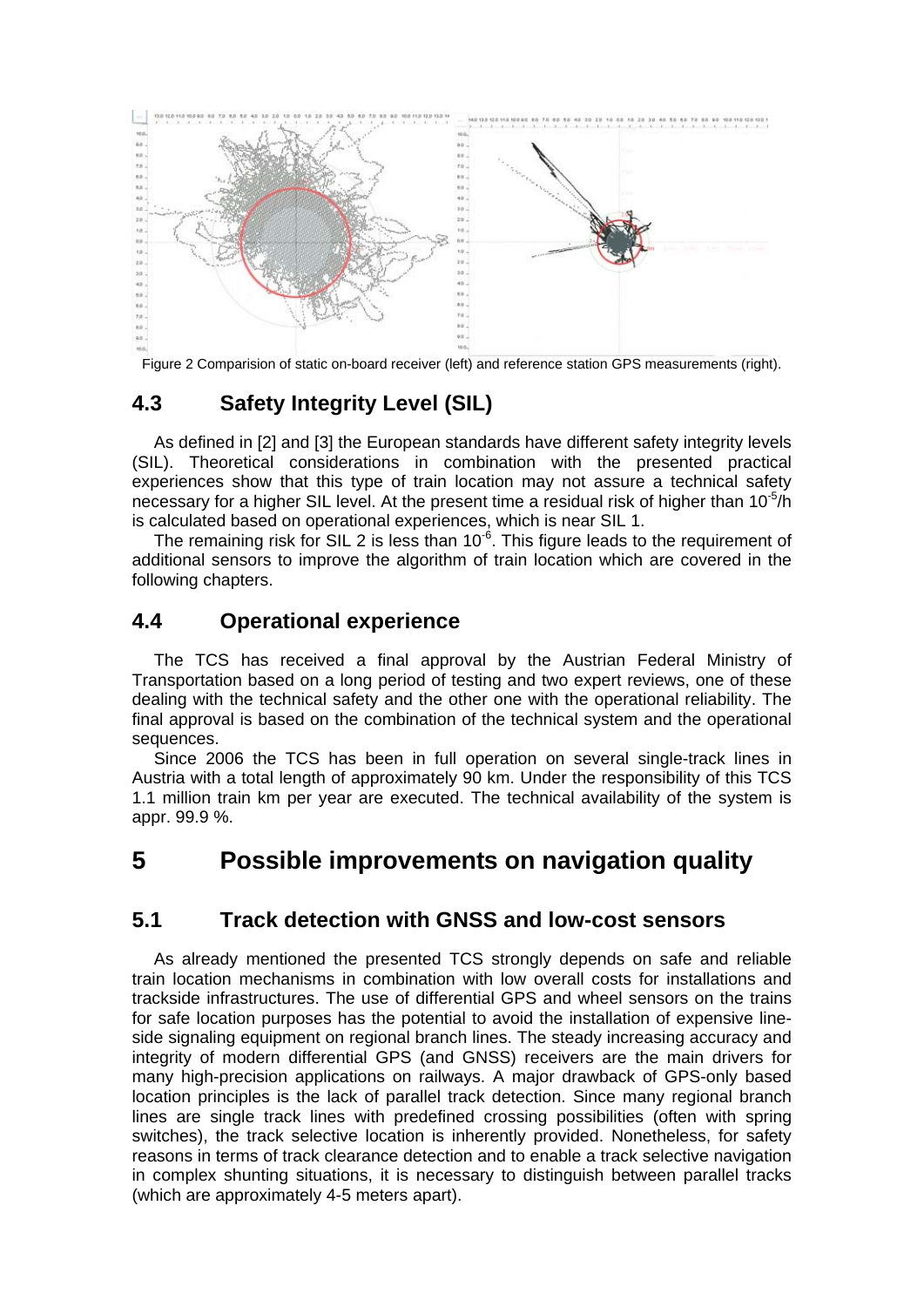An investigation of various GPS L1 receivers with combinations of RTCM and EGNOS enabled corrections showed a high probability of detecting the right parallel track course. However, due to environmental influences (i. e. high buildings and obstacles in stations with parallel tracks) and the accompanying effect of shadowing and multipath, the navigation accuracy is severely impaired. Supplementary sensors are therefore necessary to increase the reliability of the navigation results. The integration of an additional single-axis angular rate sensor offers additional information when passing track switches [5].

A major challenge is the design and implementation of a digital line atlas which represents the topology and geometry of the tracks. In the current operational TCS, station areas are approximated through polygonal planes without the possibility to distinguish parallel tracks. To represent the track course, a linear, monotonically increasing coordinate sequence is stored in the atlas.

To meet the requirement of a GPS based track-selective navigation, graph data structures are considered to be suitable means of creating consistent topologies and support the implementation of efficient map-matching algorithms. The nodes of the graph represent switches, while the edges are regarded as track segments. The graph adjacency lists are stored in the digital line atlas. Each switch, either a curved or a double turnout, can be represented and simplified as one or more single switches. Furthermore, each track segment is stored as linear coordinate sequence in WGS84 format. By traversing the graph structure and by taking into account the navigation history, the subsequent map-matching is able to determine the most-likely path a train is covering.

Detecting switch passing is crucial to determine the occupied track, since a change of a track segment is only possible at those junction points. To increase the reliability of switch detection, a single-axis low-cost gyroscope was taken into account in the mapmatching process. By measuring the switch angle and by cross-correlating the measured angle curve with a predefined template curve for each type of switch, it is possible to detect which branch of a switch has been taken. Due to large gyroscope drifts of the deployed MEMS sensor, continuous calibrations have to be performed. Furthermore, the size of the switch location detection window has to be reduced according to the drift and bias effects.





#### **5.2 Differential correction optimization**

The central components of the TCS are able to generate RTCM Message Type 1 pseudo-range correction telegrams, which are transmitted to the trains via a proprietary radio communication system. Before sending the RTCM messages, the TCS software is able to decode and perform plausibility checks on the corrections. Corrupted RTCM messages are therefore prevented to be used on the train-side equipment.

To reduce RTCM outages in the system, an approach to self-generate RTCM messages from EGNOS was investigated. The ESA SISNeT service provides a convenient and satellite independent way to obtain the EGNOS signal-in-space over